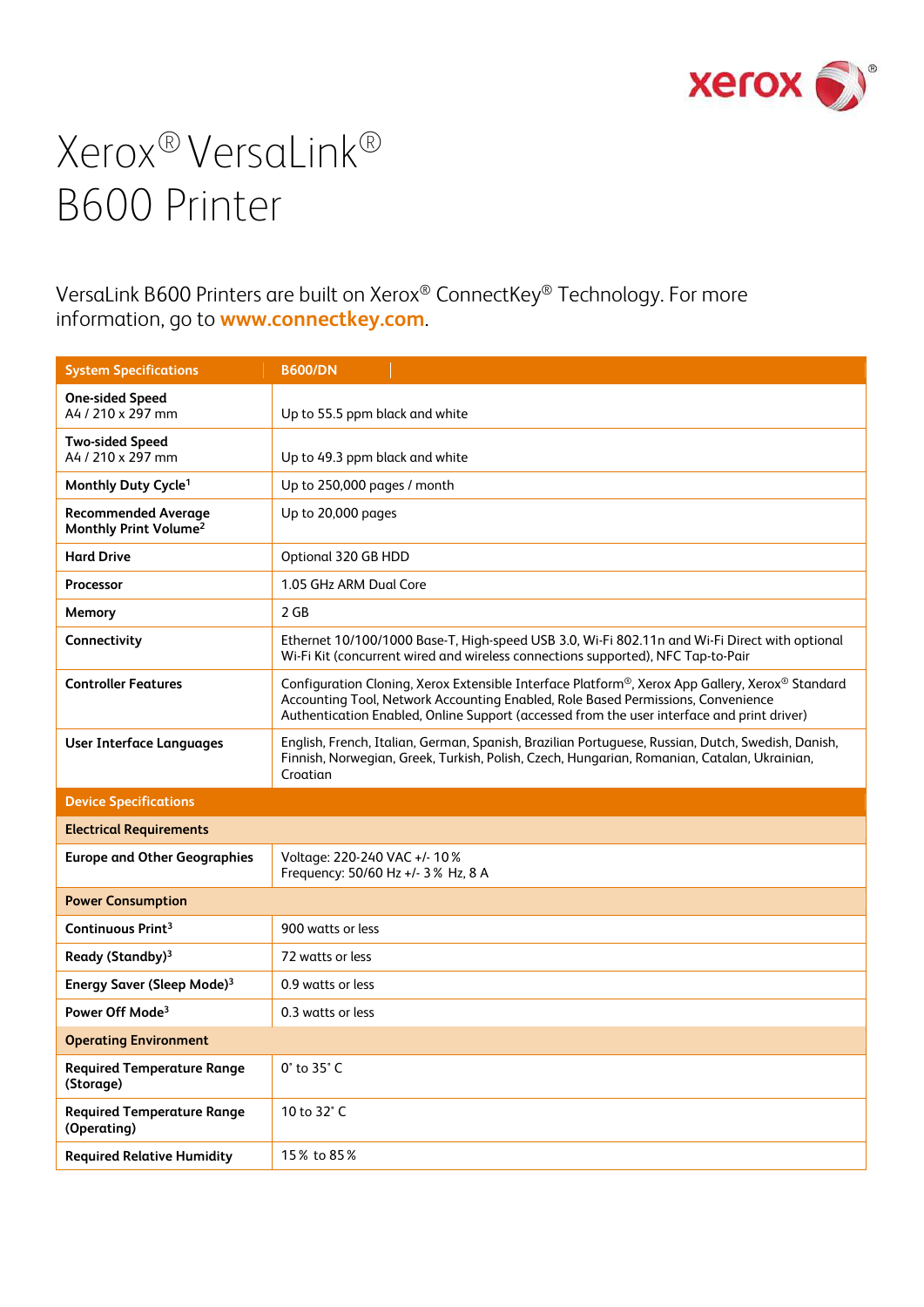| <b>Sound Power Levels</b><br>Running<br>Standby                   | 70 $dB(a)$ or less<br>$42 dB(a)$ or less         |              |                  |           |
|-------------------------------------------------------------------|--------------------------------------------------|--------------|------------------|-----------|
| <b>Sound Pressure Levels</b><br>Running<br>Standby                | 56.8 $dB(a)$ or less<br>$27.1$ dB( $a$ ) or less |              |                  |           |
| Boot Time (from Off to UI<br>Ready)                               | Less than 79 seconds                             |              |                  |           |
| <b>Warm-up Time (from Sleep to</b><br>UI Ready)                   | Less than 47 seconds                             |              |                  |           |
| <b>Dimensions and Weight</b><br>(Unpackaged)                      | <b>Width</b>                                     | <b>Depth</b> | <b>Height</b>    | Weight    |
| <b>B600/DN</b>                                                    | 427.4 mm                                         | 465.5 mm     | 443.4 mm         | 22.3 kg   |
| <b>B600/DN with 1 Additional Tray</b>                             | 427.4 mm                                         | 465.5 mm     | 566.4 mm         | 28.9 kg   |
| <b>B600/DN with High Capacity</b><br>Feeder                       | 427.4 mm                                         | 465.5 mm     | 902.4 mm         | 42 kg     |
| <b>B600/DN with High Capacity</b><br><b>Feeder and Finisher</b>   | 427.4 mm                                         | 465.5 mm     | 1150.4 mm        | 48.8 kg   |
| <b>B600/DN with High Capacity</b><br><b>Feeder and Mailbox</b>    | 427.4 mm                                         | 465.5 mm     | 1150.4 mm        | 47.3 kg   |
| 550-sheet Tray                                                    | 420 mm                                           | 464.5 mm     | $123 \text{ mm}$ | $6.6$ kg  |
| 2,000-sheet High Capacity<br><b>Feeder (includes Caster Base)</b> | 724.2 mm                                         | 772.1 mm     | 459 mm           | 19.7 kg   |
| <b>Stand (includes Caster Base)</b>                               | 724.2 mm                                         | 772.1 mm     | 336 mm           | 16.6 kg   |
| <b>Caster Base</b>                                                | 724.2 mm                                         | 772.1 mm     | 90 mm            | 8.5 kg    |
| <b>Mailbox</b>                                                    | 450.8 mm                                         | 477.6 mm     | 248.0 mm         | 5.3 kg    |
| Finisher                                                          | 450.8 mm                                         | 411.0 mm     | 248.0 mm         | $6.8$ kg  |
| <b>Dimensions and Weight</b><br>(Packaged)                        | <b>Width</b>                                     | <b>Depth</b> | <b>Height</b>    | Weight    |
| <b>B600/DN</b>                                                    | 580 mm                                           | 634 mm       | 607 mm           | 28 kg     |
| 550-sheet Tray                                                    | 535 mm                                           | 584 mm       | 248 mm           | 8.5 kg    |
| 2,000-sheet High Capacity<br><b>Feeder (includes Caster Base)</b> | 568 mm                                           | 663 mm       | 711 mm           | 38 kg     |
| <b>Stand (includes Caster Base)</b>                               | 584 mm                                           | 629 mm       | 597 mm           | 28 kg     |
| <b>Caster Base</b>                                                | 585 mm                                           | 619 mm       | 330 mm           | 18 kg     |
| <b>Mailbox</b>                                                    | 573 mm                                           | 518 mm       | 386 mm           | 7.8 kg    |
| Finisher                                                          | 573 mm                                           | 398 mm       | 386 mm           | 8.8 kg    |
| <b>Wireless Network Adapter</b><br>(Wi-Fi Kit)                    | 188 mm                                           | 136 mm       | 55 mm            | $0.1$ kg  |
|                                                                   |                                                  |              |                  |           |
| <b>Hard Drive</b>                                                 | 116 mm                                           | 46 mm        | 178 mm           | $0.18$ kg |

To view the latest list of certifications, go to **www.xerox.com/OfficeCertifications**.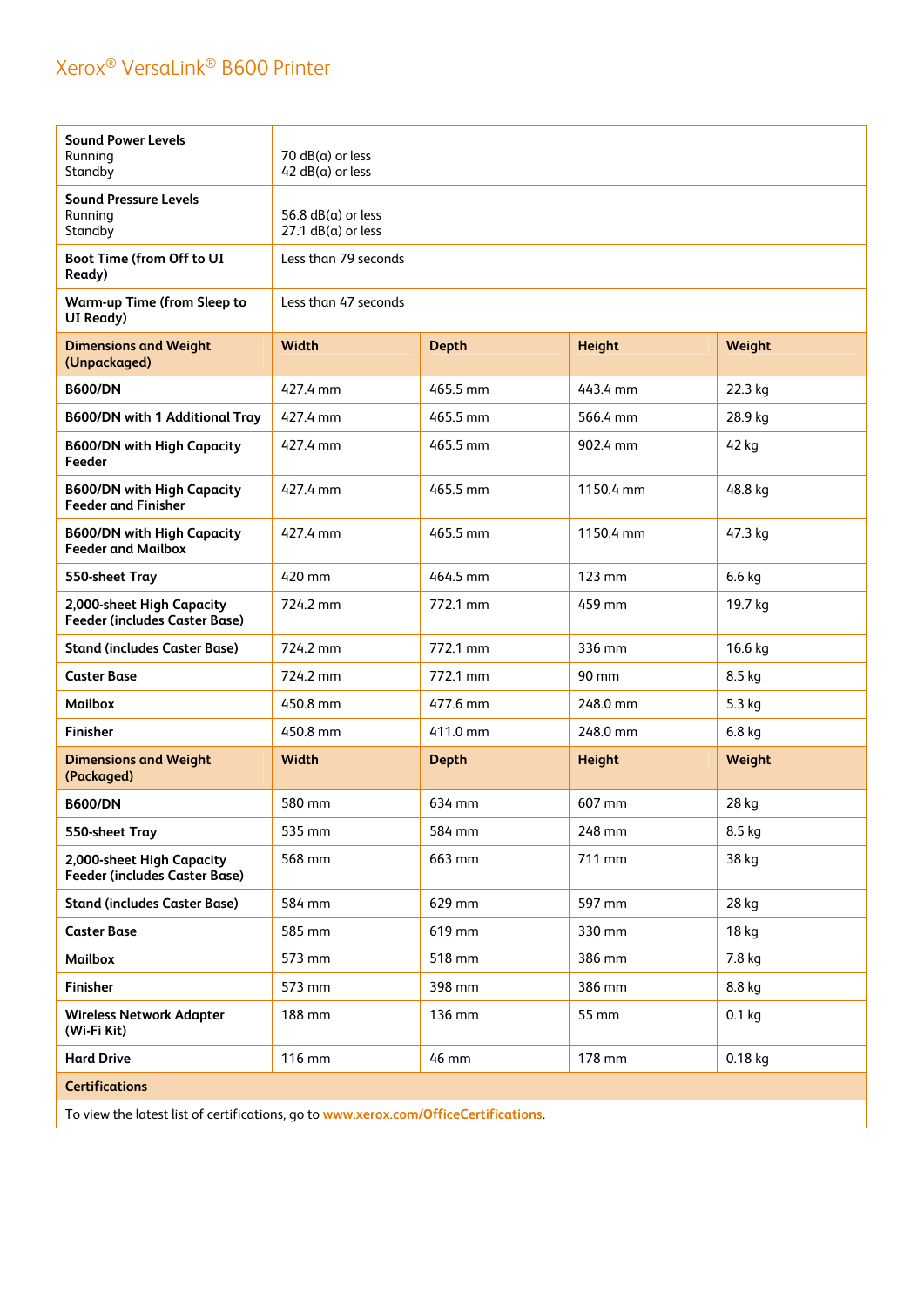| <b>Print</b>                                          |                                                                                                                                                                                                                                                                                                                                                                                                                                                                                                                                                                                                                                                                                                                                                                                                                                                                                                           |
|-------------------------------------------------------|-----------------------------------------------------------------------------------------------------------------------------------------------------------------------------------------------------------------------------------------------------------------------------------------------------------------------------------------------------------------------------------------------------------------------------------------------------------------------------------------------------------------------------------------------------------------------------------------------------------------------------------------------------------------------------------------------------------------------------------------------------------------------------------------------------------------------------------------------------------------------------------------------------------|
| <b>First-print-out Time</b>                           | As fast as 6.3 seconds                                                                                                                                                                                                                                                                                                                                                                                                                                                                                                                                                                                                                                                                                                                                                                                                                                                                                    |
| <b>Print Resolution</b>                               | Up to 1200 x 1200 dpi                                                                                                                                                                                                                                                                                                                                                                                                                                                                                                                                                                                                                                                                                                                                                                                                                                                                                     |
| <b>Page Description Languages</b>                     | PCL <sup>®</sup> 5e, 6<br><b>PDF</b><br><b>XPS</b><br><b>TIFF</b><br><b>JPEG</b><br>HP-GL<br>Adobe® PostScript® 3™                                                                                                                                                                                                                                                                                                                                                                                                                                                                                                                                                                                                                                                                                                                                                                                        |
| <b>Maximum Print Area</b>                             | 4 mm from lead edge of paper, 2 mm from Side and Trail edges of paper                                                                                                                                                                                                                                                                                                                                                                                                                                                                                                                                                                                                                                                                                                                                                                                                                                     |
| <b>Print Features</b>                                 | <b>Application Defaults</b><br><b>Banner Pages Enable / Disable</b><br><b>Bi-directional Real-time Status</b><br><b>Booklet Layout</b><br><b>Draft Mode</b><br>Fit to new paper size<br>Job Identification (Print ID or Banner, Print ID in margins on first page only or all pages)<br>Job Monitoring (Client or Local User Interface)<br>N-up Page Layout (up to 16 pages per sheet)<br><b>Paper Selection by Attribute</b><br><b>Personal Print</b><br>Print Around Enable / Disable<br>Print from USB<br>Sample Set<br>Saved Job<br>Scaling<br><b>Secure Print</b><br><b>Skip Blank Pages</b><br>Special Pages (exception page programming: covers, inserts, exceptions pages)<br><b>Store and Recall Driver Settings</b><br><b>Stored Jobs Deletion</b><br>Two-sided Printing (as default - DN configuration)<br>Watermark (predefined and custom)<br>Xerox <sup>®</sup> Earth Smart Driver Settings |
| <b>Print from USB</b>                                 | Allows walk-up printing from Type A USB port<br>Supports direct printing from computer via Type B USB port<br>Supported file formats: PDF, JPEG, TIFF, XPS, PDF/A                                                                                                                                                                                                                                                                                                                                                                                                                                                                                                                                                                                                                                                                                                                                         |
| <b>Operating Systems</b>                              | Windows <sup>®</sup> 7, 8, 8.1, 10<br>Windows Server 2008 SP2, Server 2008 R2 SP1, Server 2012, Server 2012 R2, Server 2016<br>macOS <sup>®</sup> 10.11, 10.12, 10.13<br>$Citrix^@$<br>Redhat <sup>®</sup> Enterprise Linux <sup>®</sup><br>Fedora Core<br>IBM <sup>®</sup> AIX <sup>®</sup><br>HP-UX <sup>®</sup><br>Oracle <sup>®</sup> Solaris<br><b>SUSE<sup>®</sup></b><br><b>SAP®</b><br>Note: For information about supported versions for the above operating systems, please visit our<br>Drivers & Downloads page and specify your device at www.support.xerox.com                                                                                                                                                                                                                                                                                                                              |
| <b>Fonts</b>                                          | PostScript fonts: 136<br>PCL fonts: 83                                                                                                                                                                                                                                                                                                                                                                                                                                                                                                                                                                                                                                                                                                                                                                                                                                                                    |
| Xerox <sup>®</sup> Mobile Express Driver <sup>®</sup> | Makes it easy for mobile users to find, use and manage Xerox® and non-Xerox® devices in every<br>new location. Plug into a new network, and Mobile Express Driver automatically discovers available<br>printers and provides status and capability information. Save a list of "favourite" printers for each<br>location, store application print settings for use on any printer in any network, and greatly reduce<br>mobile support calls to IT.                                                                                                                                                                                                                                                                                                                                                                                                                                                       |
| Xerox <sup>®</sup> Global Print Driver <sup>®</sup>   | A truly universal print driver that lets IT administrators install, upgrade and manage Xerox® and<br>non-Xerox® devices from a single driver. It provides a consistent, easy-to-use interface for end-<br>users, reducing the number of support calls, and simplifying print services management.                                                                                                                                                                                                                                                                                                                                                                                                                                                                                                                                                                                                         |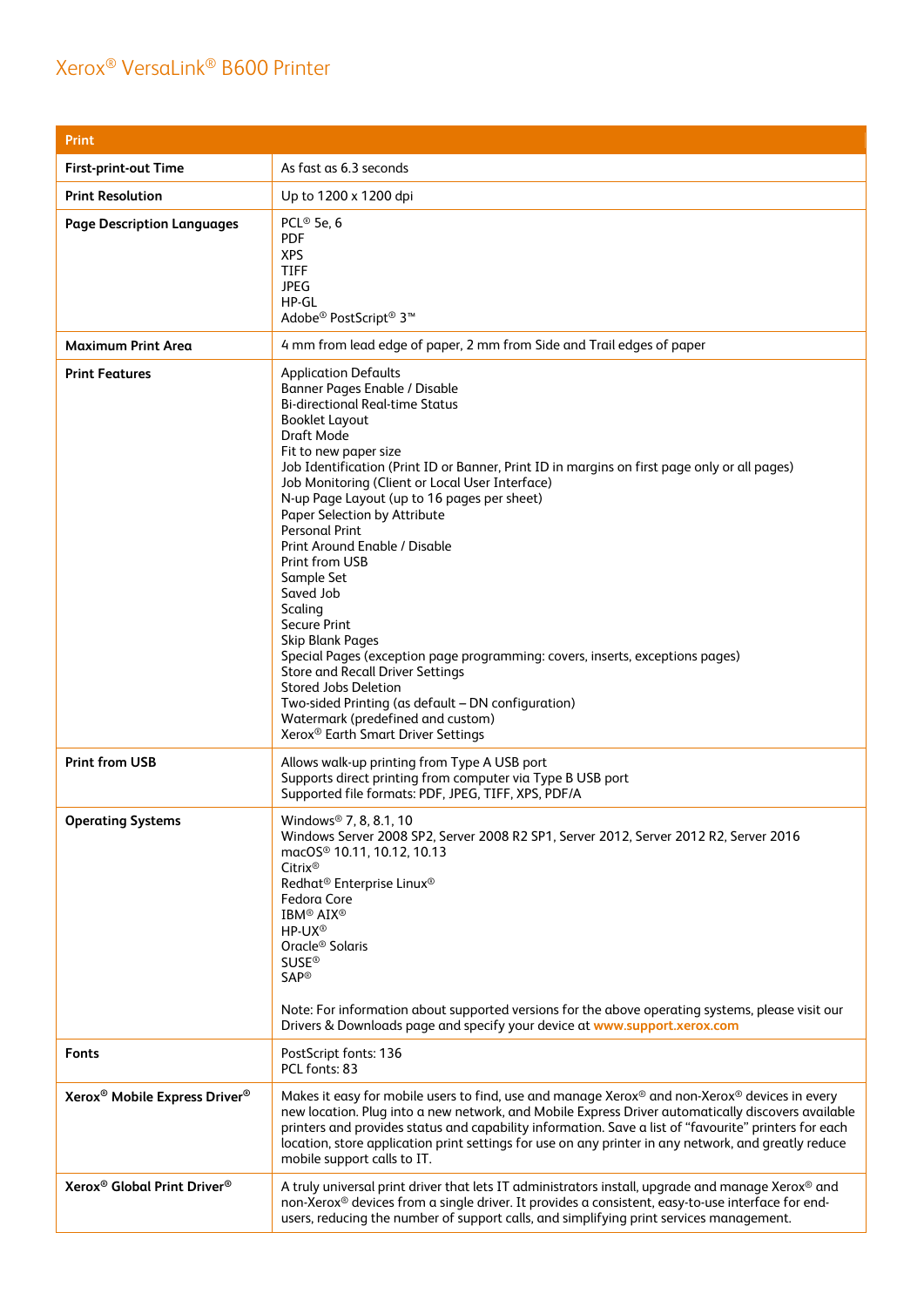| Xerox <sup>®</sup> Pull Print Driver                                                                                        | Makes it easy for IT managers to qualify, deploy and manage all print devices using a single driver<br>in a Pull Print environment. Uses a single queue and single driver. The Xerox® Pull Print Driver<br>extends convenience across a broad range of printing assets. IT administrators no longer need to<br>manage and configure multiple drivers. Used in conjunction with Equitrac Office®, Ysoft® SafeQ®,<br>Pharos <sup>®</sup> and others.                                                                                                                                                                                                                                                                                                                                       |
|-----------------------------------------------------------------------------------------------------------------------------|------------------------------------------------------------------------------------------------------------------------------------------------------------------------------------------------------------------------------------------------------------------------------------------------------------------------------------------------------------------------------------------------------------------------------------------------------------------------------------------------------------------------------------------------------------------------------------------------------------------------------------------------------------------------------------------------------------------------------------------------------------------------------------------|
| <b>Mobile Solutions and Mobile Device Apps</b>                                                                              |                                                                                                                                                                                                                                                                                                                                                                                                                                                                                                                                                                                                                                                                                                                                                                                          |
| Apple <sup>®</sup> AirPrint <sup>®</sup>                                                                                    | Print email, photos and important office documents directly from an Apple iPhone® or iPad® with<br>no drivers to install and no cables to connect. With AirPrint, an iPhone or iPad automatically<br>locates and connects to the AirPrint-enabled device over the office Wi-Fi network.                                                                                                                                                                                                                                                                                                                                                                                                                                                                                                  |
| Google Cloud Print <sup>™</sup>                                                                                             | Google Cloud Print connects print devices to the web, enabling users to print the applications they<br>use every day from smartphones, tablets, Chromebook <sup>™</sup> notebook computers and any other web-<br>connected device.                                                                                                                                                                                                                                                                                                                                                                                                                                                                                                                                                       |
| @PrintByXerox                                                                                                               | @PrintByXerox is a free service that allows secure printing from any email-enabled device<br>(computer, phone, tablet, iOS, Android <sup>™</sup> , Google® Chromebook <sup>™</sup> and more) to a Xerox® printer or<br>MFP using a single email address with no IT intervention. No training is needed. End-users simply<br>send attachments to the email address, and release them at the MFP panel.                                                                                                                                                                                                                                                                                                                                                                                    |
| Xerox <sup>®</sup> Print Service Plug-in for<br>Android <sup>™</sup> (Free at Google Play <sup>™</sup><br>Store)            | The Xerox® Print Service Plug-in for Android KitKat (4.4 or greater) devices streamlines mobile<br>printing without third-party apps or additional print drivers. You can easily print photos, Web<br>pages and documents when your mobile device is connected to multifunction printers using a<br>wireless network. A robust print option set includes two-sided printing, stapling and secure code<br>release. A free download is available from the Google Play™ store.                                                                                                                                                                                                                                                                                                              |
| Xerox <sup>®</sup> Print Management<br>and Mobility Suite, Xerox®<br><b>Print Management and</b><br><b>Mobility Service</b> | Xerox <sup>®</sup> Print Management and Mobility Suite is a modular set of workflows designed to save<br>customers time and money by providing effective control over their print fleet, while enabling<br>worker productivity and mobility through a set of robust workflows. Xerox enables ultimate<br>customer flexibility by offering these capabilities in both an on-premises server version and with a<br>cloud based-version of this solution.                                                                                                                                                                                                                                                                                                                                   |
| <b>Security</b>                                                                                                             |                                                                                                                                                                                                                                                                                                                                                                                                                                                                                                                                                                                                                                                                                                                                                                                          |
| <b>Security Features</b>                                                                                                    | <b>Access Controls</b><br>AES 256-bit Encryption<br>Audit Log<br><b>Certificate Path Validation</b><br>Certificate Revocation List (CRL)/Status Protocol (OCSP)<br>Detection of external programme falsification (XCP Plug-in)<br>Cisco <sup>®</sup> Identity Services Engine (ISE) Integration<br><b>Domain Filtering</b><br>FIPS 140-2<br><b>Firmware Verification</b><br>Immediate Disk Overwrite*<br>IP Address Filtering<br><b>IPsec</b><br><b>Network Authentication</b><br>Port Filtering<br>Pre-installed Self-Signed Certificates<br><b>Role Based Permissions</b><br><b>Secure Print</b><br><b>Security Certificate Management</b><br>Smart Card Enablement (CAC/PIV/.NET)<br>SNMP <sub>v3</sub><br><b>Status Protocol (OCSP)</b><br>TLS/SSL<br>*Requires HDD/Productivity Kit |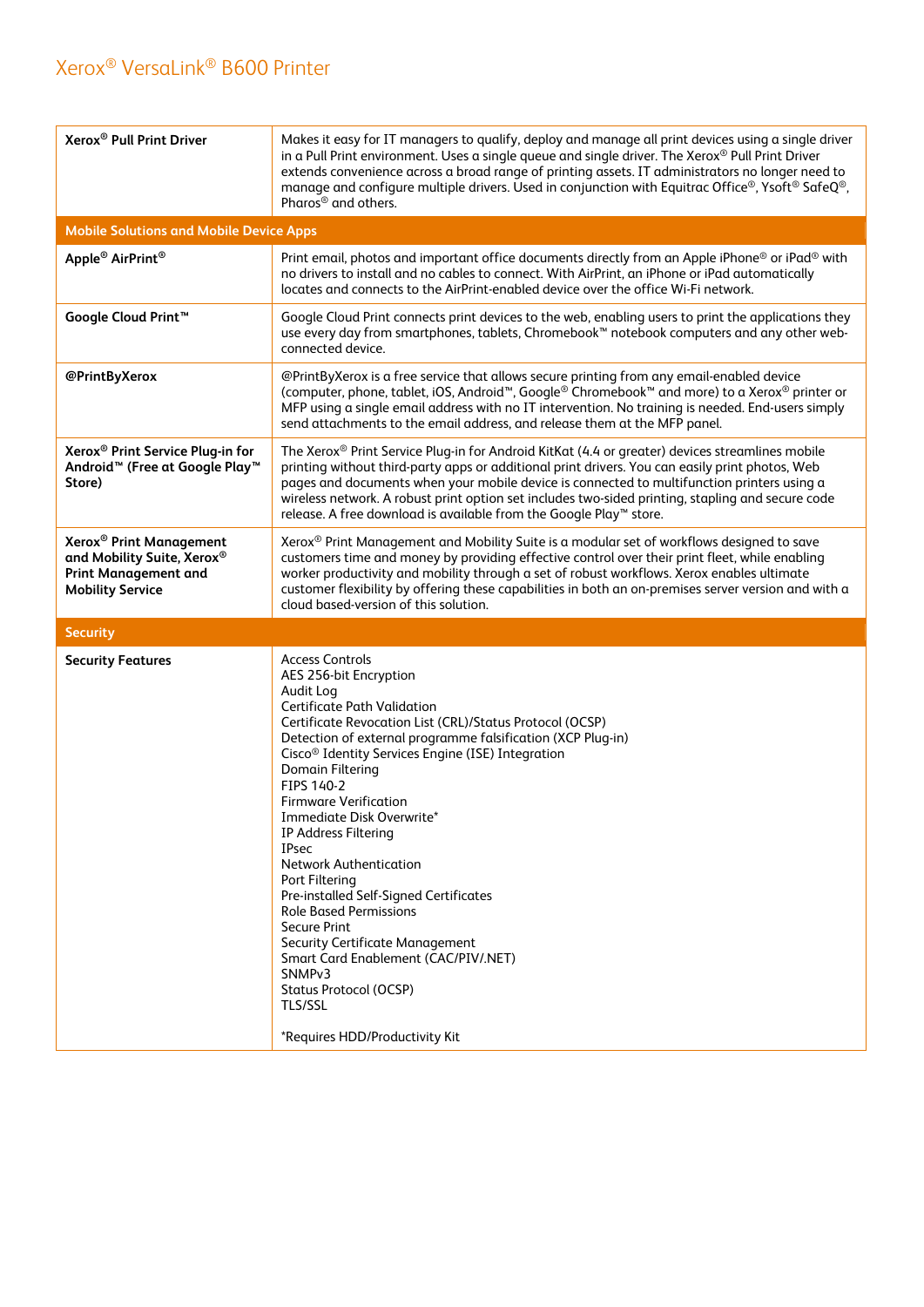| <b>Accounting</b>                                                      |                                                                                                                                                                                                                                                                                                                                                                                                                                                                                                                                                                                                                                                                                    |  |  |
|------------------------------------------------------------------------|------------------------------------------------------------------------------------------------------------------------------------------------------------------------------------------------------------------------------------------------------------------------------------------------------------------------------------------------------------------------------------------------------------------------------------------------------------------------------------------------------------------------------------------------------------------------------------------------------------------------------------------------------------------------------------|--|--|
| Xerox <sup>®</sup> Standard Accounting / Network Accounting (Standard) |                                                                                                                                                                                                                                                                                                                                                                                                                                                                                                                                                                                                                                                                                    |  |  |
| <b>Tracking</b>                                                        | Print usage                                                                                                                                                                                                                                                                                                                                                                                                                                                                                                                                                                                                                                                                        |  |  |
| Accounting                                                             | Xerox <sup>®</sup> Standard Accounting Tool<br>Up to 1,000 User Accounts without SSD<br>Up to 9,999 User Accounts with SSD<br>Up to 500 General accounts<br>Network Accounting (Job Based Accounting)<br>Up to 1,000 User IDs; Up to 1,000 Account IDs without HDD<br>Up to 60,000 User IDs; Up to 60,000 Account IDs with HDD<br>Up to 14,000 accounting records (transactions)                                                                                                                                                                                                                                                                                                   |  |  |
| Features                                                               | Administrator can manage the feature via the Embedded Web Server.                                                                                                                                                                                                                                                                                                                                                                                                                                                                                                                                                                                                                  |  |  |
|                                                                        | Accounting Options - Network Accounting (Allows central server to manage all accounting)                                                                                                                                                                                                                                                                                                                                                                                                                                                                                                                                                                                           |  |  |
|                                                                        | . Enhanced network accounting with up to the minute data on how the system is being used<br>• Comprehensive management and enterprise scale tracking and reporting of print usage<br>• Numerous solutions are available through Xerox Alliance Partners. For details visit<br>www.xerox.com<br>• Security enhancements include simultaneous support for HTTP/HTTPS protocols<br>• Device requests account authentication from third party server enabling larger databases of<br>users and accounts<br>• Accept Authentication Login at control panel and pass to third party Networking Account<br>• Interface with third party accounting terminal for accounting user interface |  |  |
| <b>Paper Handling</b>                                                  |                                                                                                                                                                                                                                                                                                                                                                                                                                                                                                                                                                                                                                                                                    |  |  |
| <b>Bypass Tray</b>                                                     |                                                                                                                                                                                                                                                                                                                                                                                                                                                                                                                                                                                                                                                                                    |  |  |
| Capacity <sup>4</sup>                                                  | 150 sheets                                                                                                                                                                                                                                                                                                                                                                                                                                                                                                                                                                                                                                                                         |  |  |
| <b>Sizes</b>                                                           | Custom sizes: 76 x 127 mm to 216 x 356 mm                                                                                                                                                                                                                                                                                                                                                                                                                                                                                                                                                                                                                                          |  |  |
| Weights<br>One-sided:<br>Two-sided:                                    | 60 to 220 gsm<br>60 to 176 gsm                                                                                                                                                                                                                                                                                                                                                                                                                                                                                                                                                                                                                                                     |  |  |
| <b>Media Types</b>                                                     | Plain Paper<br>Bond<br>Punched<br>Pre-Printed<br>Recycled<br>Envelopes<br>Labels<br><b>Lightweight Card Stock</b><br><b>Card Stock</b><br>Letterhead<br>Custom 1 - 5                                                                                                                                                                                                                                                                                                                                                                                                                                                                                                               |  |  |
| Tray 1                                                                 |                                                                                                                                                                                                                                                                                                                                                                                                                                                                                                                                                                                                                                                                                    |  |  |
| Capacity <sup>4</sup>                                                  | 550 sheets                                                                                                                                                                                                                                                                                                                                                                                                                                                                                                                                                                                                                                                                         |  |  |
| <b>Sizes</b>                                                           | Custom sizes: 76.2 x 190 mm to 216 x 356 mm                                                                                                                                                                                                                                                                                                                                                                                                                                                                                                                                                                                                                                        |  |  |
| Weights<br>One-sided:<br>Two-sided:                                    | 60 to 220 gsm<br>60 to 176 gsm                                                                                                                                                                                                                                                                                                                                                                                                                                                                                                                                                                                                                                                     |  |  |
| <b>Media Types</b>                                                     | Pre-Printed<br>Recycled<br>Envelopes (Tray 1 only)<br>Labels<br>Lightweight Card Stock<br><b>Card Stock</b><br>Letterhead<br>Custom $1 - 5$                                                                                                                                                                                                                                                                                                                                                                                                                                                                                                                                        |  |  |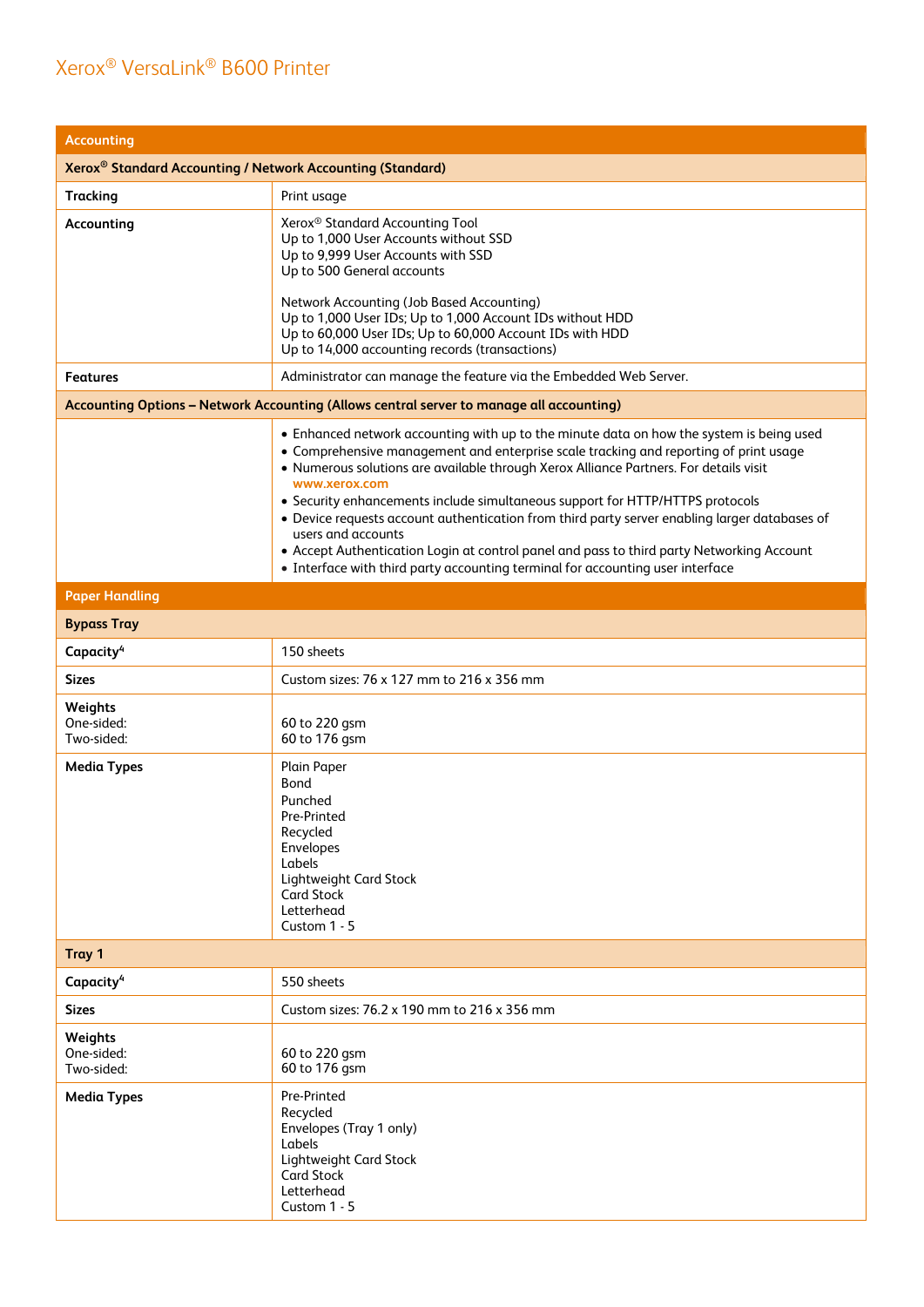| Up to 4 Additional Trays (Optional)                                            |                                                                                                                                                  |  |
|--------------------------------------------------------------------------------|--------------------------------------------------------------------------------------------------------------------------------------------------|--|
| Capacity <sup>4</sup>                                                          | 550 sheets                                                                                                                                       |  |
| <b>Sizes</b>                                                                   | Custom sizes: 76.2 x 190 mm to 216 x 356 mm                                                                                                      |  |
| Weights<br>One-sided:<br>Two-sided:                                            | 60 to 220 gsm<br>60 to 176 gsm                                                                                                                   |  |
| <b>Media Types</b>                                                             | Pre-Printed<br>Recycled<br>Envelopes (Tray 1 only)<br>Labels<br><b>Lightweight Card Stock</b><br><b>Card Stock</b><br>Letterhead<br>Custom 1 - 5 |  |
| High Capacity Feeder (Optional - Can be combined with up to 1 Additional Tray) |                                                                                                                                                  |  |
| Capacity <sup>4</sup>                                                          | 2000 sheets                                                                                                                                      |  |
| <b>Sizes</b>                                                                   | Standard sizes: A4 SEF                                                                                                                           |  |
| Weights<br>One-sided:<br>Two-sided:                                            | 60 to 176 gsm<br>60 to 176 gsm                                                                                                                   |  |
| <b>Types</b>                                                                   | Plain Paper<br>Bond<br>Punched<br>Pre-Printed<br>Recycled<br><b>Lightweight Card Stock</b><br>Letterhead<br>Custom 1 - 5                         |  |
| <b>Total Paper Capacity<sup>4</sup></b>                                        |                                                                                                                                                  |  |
| <b>Standard Paper Capacity</b>                                                 | 700 sheets                                                                                                                                       |  |
| <b>Maximum Paper Capacity</b>                                                  | 3,250 sheets                                                                                                                                     |  |
| <b>Paper Output</b>                                                            |                                                                                                                                                  |  |
| <b>Output Tray</b>                                                             |                                                                                                                                                  |  |
| Capacity <sup>4</sup>                                                          | 500 sheets with tray full sensor (without Finisher or Mailbox)                                                                                   |  |
| <b>Automatic Two-sided Printing</b>                                            | Standard                                                                                                                                         |  |
| <b>Finisher (Optional)</b>                                                     |                                                                                                                                                  |  |
| Capacity <sup>4</sup>                                                          | 500-sheet tray, 50-sheet stapling                                                                                                                |  |
| <b>Mailbox (Optional)</b>                                                      |                                                                                                                                                  |  |
| Capacity <sup>4</sup>                                                          | Four 100-sheet bins                                                                                                                              |  |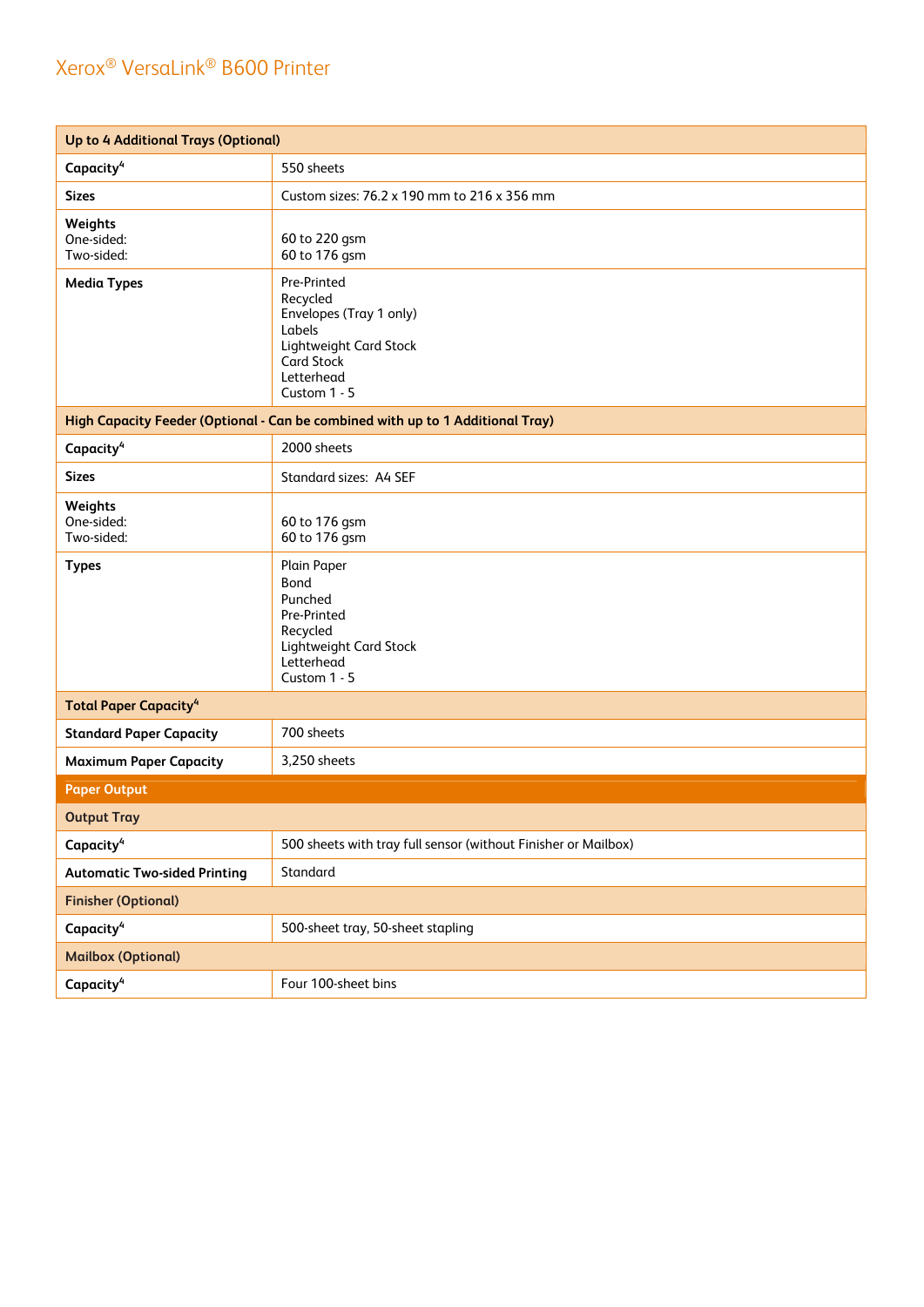| <b>Device Management</b>                                |                                                                                                                                                                                                                                                                                                                                                                                                                                               |
|---------------------------------------------------------|-----------------------------------------------------------------------------------------------------------------------------------------------------------------------------------------------------------------------------------------------------------------------------------------------------------------------------------------------------------------------------------------------------------------------------------------------|
| <b>Network Protocols</b>                                | TCP/IP: HTTP/HTTPS, Internet Printing Protocol, LPR/LPD, Raw Socket Printing/Port 9100,<br>IPv4/IPv6, WSD<br><b>LDAP</b><br>Bonjour <sup>®</sup> / AirPrint <sup>®</sup><br>Most protocols not in use can be disabled                                                                                                                                                                                                                         |
| Administrative Protocols                                | DHCP, SNMP, WINS, HTTP, HTTPS, TLS, SNTP, MDNS                                                                                                                                                                                                                                                                                                                                                                                                |
| Xerox <sup>®</sup> CentreWare <sup>®</sup> Web          |                                                                                                                                                                                                                                                                                                                                                                                                                                               |
|                                                         | • A Web-based server application for network administrators that permits web browser-based<br>device management from any workstation, whether running Windows or UNIX or any other<br>operating system<br>. Works with any SNMP-managed printer from any manufacturer<br>• Provides help with device discovery and installations, health checks and troubleshooting, and<br>device upgrades, as well as basic accounting and asset management |
| <b>Embedded Web Server - Integrated Device Web Page</b> |                                                                                                                                                                                                                                                                                                                                                                                                                                               |
| <b>Device Status</b>                                    | • Tray status/contents<br>• Consumables status<br>• Billing / Usage<br>• Quick Links<br>• Online Support                                                                                                                                                                                                                                                                                                                                      |
| <b>Print Queue Viewing</b>                              | Job print queue management-view and delete                                                                                                                                                                                                                                                                                                                                                                                                    |
| <b>Job Submission</b>                                   | Print-ready files (PS, PCL, PDF, XPS, JPEG)                                                                                                                                                                                                                                                                                                                                                                                                   |
| <b>Device Administration</b>                            | Allows simple, remote installation setting of configuration options and management of the device                                                                                                                                                                                                                                                                                                                                              |
| <b>Browsers</b>                                         | Microsoft <sup>®</sup> Internet Explorer <sup>®</sup><br>Microsoft Edge <sup>™</sup><br>Mozilla <sup>™</sup> Firefox®<br>Apple <sup>®</sup> Safari <sup>®</sup><br>Google Chrome <sup>™</sup>                                                                                                                                                                                                                                                 |
| <b>Remote Services</b>                                  |                                                                                                                                                                                                                                                                                                                                                                                                                                               |
| <b>Automated Meter Reading</b><br>(AMR)                 | Automates the process of collecting and submitting meter reads for tracking and billing of Xerox®<br>device usage. Eliminates the need for time-consuming end-user involvement and ensures that<br>meter reads are submitted to Xerox on time.                                                                                                                                                                                                |
| <b>Automated Supplies</b><br>Replenishment (ASR)        | Automatically orders supplies for Xerox output devices based on actual usage, eliminating the<br>need to manually manage supplies inventory.                                                                                                                                                                                                                                                                                                  |
| MaintenanceAssistant                                    | Offers a fast (and free) way to resolve potential issues and receive assistance and automate the<br>troubleshooting/repair process. Diagnostic data is sent to Xerox®, allowing for problems to be<br>solved faster with increased uptime.                                                                                                                                                                                                    |
| <b>What Comes in the Box</b>                            |                                                                                                                                                                                                                                                                                                                                                                                                                                               |
|                                                         | VersaLink B600 Printer<br>Standard Capacity Print Cartridge -Black: 10,300 print capacity <sup>5</sup><br>Software and Documentation CD (with User Manual, Quick Install Guide, Safety, Regulatory,<br>Recycling and Disposal Guides, Print Drivers, and Warranty Statement)<br><b>Installation Guide</b><br><b>Quick Use Guides</b><br>Power cord                                                                                            |